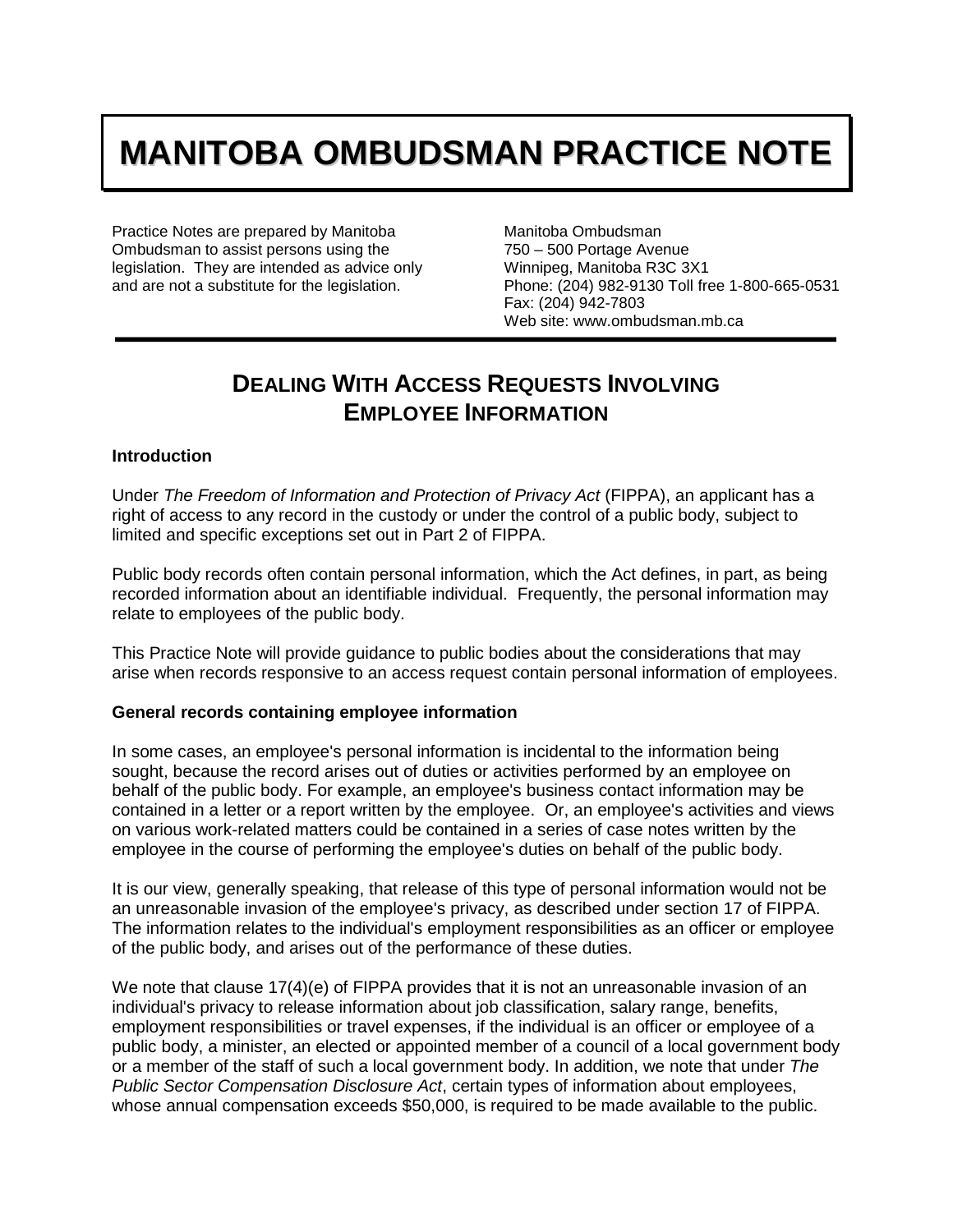Where the personal information simply reveals the fact that the individual is an employee of the public body who performed certain duties in the course of their employment, it would be unlikely that this information would be subject to section 17 of FIPPA. However, other exceptions to access may apply and can be considered by the public body when deciding whether to grant access.

#### **Other records containing employee information**

In some cases, an employee's personal information may be integral to the record; the employee may even be the subject of the record. For example, an employee's educational and occupational history (and other personal information) will be contained in the resumé submitted by the employee in application for his or her job. Or, if there was a workplace investigation involving the employee, then personal information about the employee will be found in a report concerning the investigation. These types of records can often be contained in an employee's personnel file(s), although they may also be in a number of other locations. The information contained in these records could reveal, among other things, an employee's home address, age or personal health information. Releasing these types of personal information to third parties would be considered to be an unreasonable invasion of privacy under section 17.

While these types of records may be the subject of a request for access to general information, these records may be more commonly subject to a request by the employee for access to his or her own information, or in some cases, to information about another employee. For example, an individual who was not the successful candidate in a particular competition may seek access to the qualifications and rankings of other candidates. Or, an employee involved in a workplace investigation may seek access to investigation records, containing personal information of not only the employee, but possibly of other employees as well.

### **Considerations**

When determining whether personal information of employees can be released in response to an access request, we suggest the public body include the following in its considerations:

-Who is the requestor? For an employee requesting his or her own personal information, section 17 of FIPPA is unlikely to be a consideration, except as it relates to those portions of a responsive record that contain personal information of other individuals. On the other hand, section 17 may be relevant to requests for general information and to requests by third parties for information about employees.

-Does the information relate to the employee's duties or employment responsibilities on behalf of the public body? If so, it is generally our view that this information cannot be withheld under section 17, although the information may still be subject to another exception to the right of access.

-Do the records include, among other things, information that would describe the employee from a more personal perspective? Section 17 mandatory exceptions to the right of access may still apply in these cases. For example:

> • 17(2)(a) may be relevant to information in records about an employee's sick leave, disability, or the accommodation of a disability etc. However, an employee's access to the employee's own records containing this type of information may be governed by PHIA, rather than by FIPPA.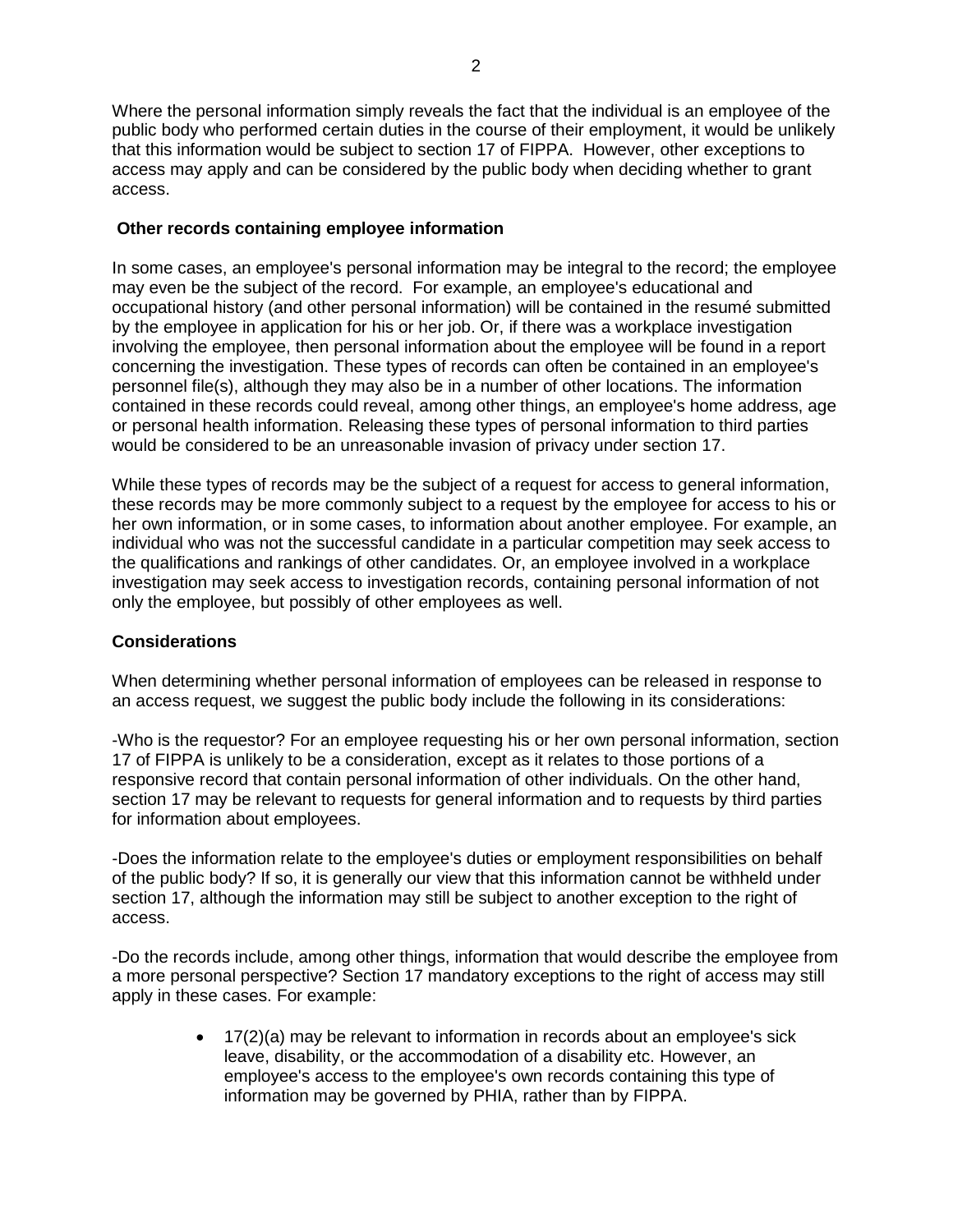- 17(2)(b) and (c) may be relevant to information in records relating to an investigation of harassment, respectful workplace issues, conflict of interest and other similar issues involving public body employees
- 17(2)(e) may be relevant to information in records such as employee resumés, job applications, qualifications, job interview notes etc.
- 17(2)(h) may be relevant to information in records related to reference checks as well as to information in records relating to the assessment and management of the employee's job performance.

-Do the records include, among other things, information that relates to plans, consultations, deliberations, opinions or advice generated by or for the public body relating to management of public body employees, or negotiations between the public body and its employee(s)? A section 23 exception may apply. For example:

- 23(1)(a) or (b) may apply to information in records generated by public body staff about issues facing the public body in dealing with a particular employee, and the opinions and advice of the public body staff about what steps to take in resolving issues with the employee.
- $\bullet$  23(1)(c) may apply to information in records about how to approach a negotiation of some sort between a public body and one or more of its employees.

-Do the records include information that could give rise to harm to an employee's safety? A section 24 exception may apply in such a situation. For example:

> • 24(a) may be relevant to information about an employee, if there is a reasonable expectation that releasing this information will result in the employee being subjected to harassing or stalking behaviour by a third party.

-Do the records include, among other things, information about employees, in a law enforcement context? A section 25 exception may apply to some information in such a situation. For example:

- 25(1)(e) may be relevant to information in records where harm could result if the identities of law enforcement officers, such as police officers and undercover officers were exposed by the disclosure of the information.
- 25(1)(a) and (n) may also be relevant to some employee information in certain records, such as where the employee is the subject of or witness to a law enforcement matter or legal proceeding.

-Do the records include, among other things, information about employees in the context of a legal action or in the context of a legal opinion? A section 27 exception may apply to some of this information, although the public body, if it is the client, can exercise discretion and waive its privilege where appropriate.

-Do the records relate to a job competition? A subsection 30(1) exception may apply to information about the FIPPA applicant if he or she applies for information provided in confidence to the public body about his or her suitability for a job. However, subsection 30(1) does not